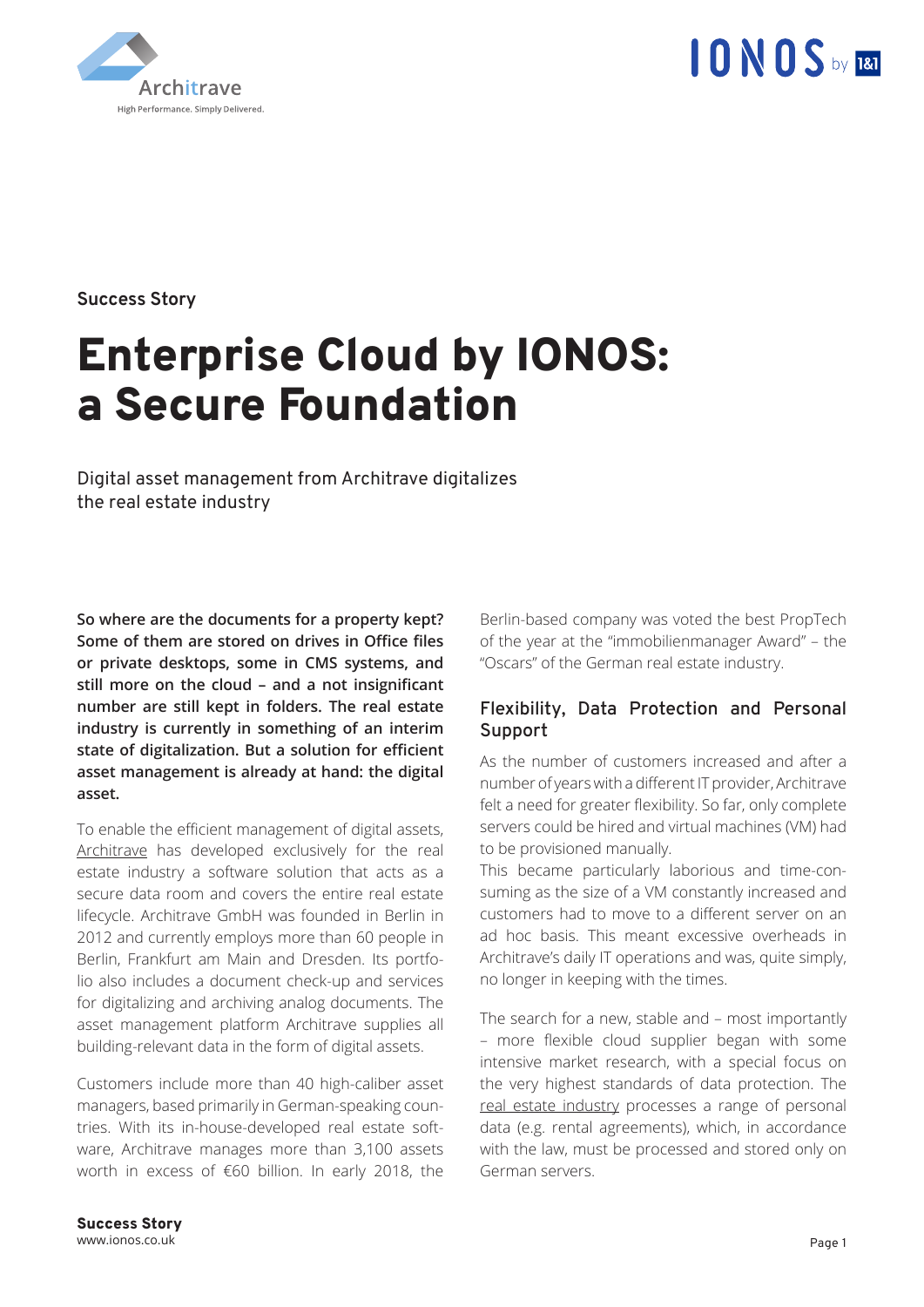



Figure1: Interface of the Architrave lifecycle data room (photo: Architrave)

Another advantage was the availability of a personal contact and the [24/7 system administration support](https://www.ionos.com/pro/enterprise-cloud/) from IONOS.

Architrave's two project managers – Dr. Benjamin Staude (founder and CTO) and Richard Klemm (Head of IT Operations) – paid a personal visit to IONOS's Berlin office in advance and saw for themselves the team's high degree of professionalism.

The asset management software is available in German, English and French and is also increasingly being deployed by internationally active companies. The requirements of real estate customers are exceptionally stringent and can be met only through the ability to make dynamic changes, the fulfillment of high security standards and with a stable IT infrastructure.

*"We operate with a critical infrastructure that we provide for our customers. After all, our customers keep all of their documents with us. If our service fails, our customers will experience serious problems – and that can lead to quickly escalating costs.* 

*This is why a stable, reliable cloud solution is essential for us."*

#### **Richard Klemm**  Head of IT Operations at Architrave

Architrave was particularly impressed with the swift, one-to-one, around-the-clock contact with the IONOS system administration support team. Even complex questions and queries can be answered instantly by experienced IONOS employees, who can come up with tailor-made troubleshooting fixes for customers at any time. According to Dr. Benjamin Staude, this gives IONOS a crucial edge over impersonal service centers, which often force people to wait in long queues before they can talk to anyone.

### **Example: Sony Center Berlin**

In addition to the purchase of OmniTower in Frankfurt by Commerz Real AG, the Sony Center Berlin was one of the single biggest transactions ever been handled by Architrave. So how is real estate actually purchased or sold? And how can Architrave support this process securely and efficiently?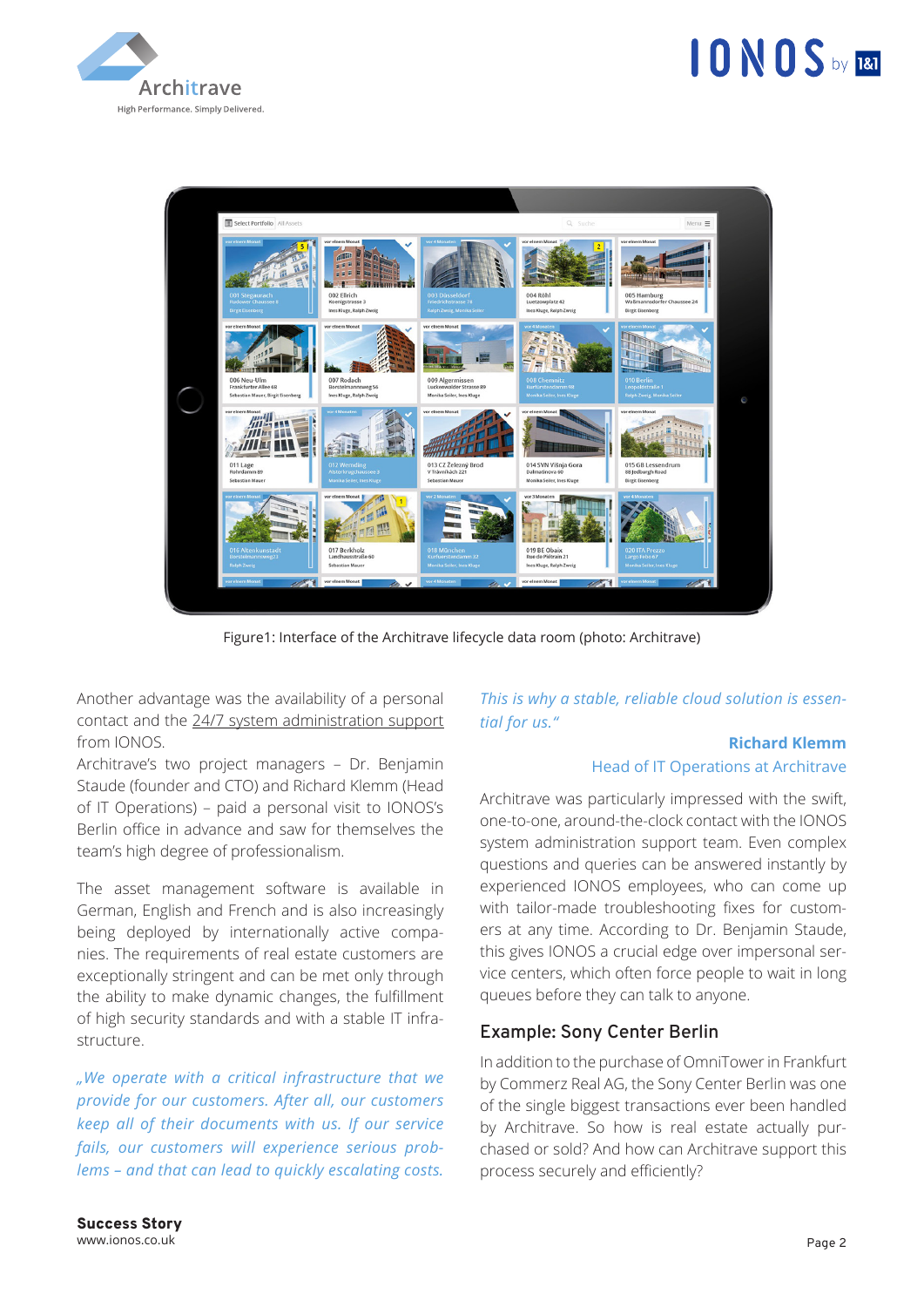



Figure 2: Workflows of the Architrave lifecycle data room (photo: Architrave)

In addition to the purchase of OmniTower in Frankfurt by Commerz Real AG, the Sony Center Berlin was one of the single biggest transactions ever been handled by Architrave. So how is real estate actually purchased or sold? And how can Architrave support this process securely and efficiently?

A property owner commissions a real estate broker to coordinate and manage a transaction. Major real estate brokers often have highly efficient processes and invest in technology and services, which is why it makes sense for them to implement a real estate digital asset management solution. The real estate broker collects all the documentation describing a building down to the very last detail: papers and documents, service contracts, maintenance contracts, rental agreements, technical documentation, photos, additional map material.

Thanks to Architrave's solution, preparing and supplying this mountain of data for potential buyers and investors is a cinch. On the basis of extensive discussions, the purchase agreement is then negotiated and concluded in a secure data room. In the event of a sale, the entire documentation is burned onto a DVD and certified by a notary as part of the purchase agreement.

*"If you haven't implemented a solution like Architrave, each of your service providers will have their documents in lots of different places. And if you want to sell a property or have it valued and you need all the relevant documents, your service providers are forced to embark on a huge quest to track down the documents you need. And that can take time!"*

#### **Dr. Benjamin Staude**  Founder and CTO of Architrave

The software encompasses the entire real estate lifecycle, allowing shareholders and service providers – once assigned specific upload rights – to upload documents to the platform and view them at any time and real estate owners to enjoy full, round-the-clock access to all digital assets.

The most recent open issues can be clarified using a personalized Q&A tool, and interested parties can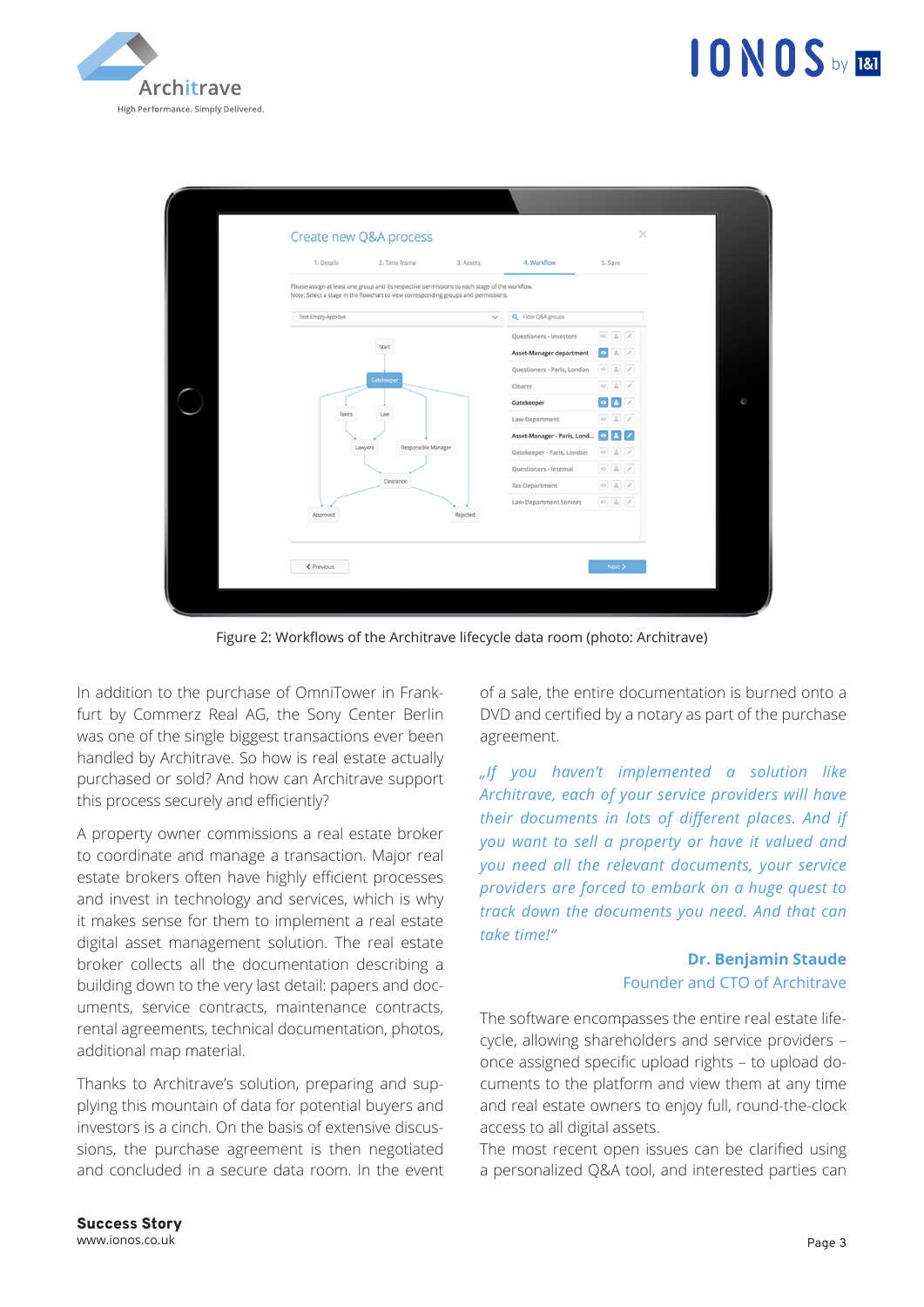



Figure 3: Overview of IONOS APIs (photo: 1&1 IONOS SE)

then commission experts or lawyers on the basis of this data to review the documentation.

### **From the IONOS API to Architrave AI**

Richard Klemm – Head of IT Operations – and his colleagues used the free-of-charge trial pahase primarily to test and scrutinize every aspect of the IONOS Cloud API. Happily, IONOS's entire Enterprise Cloud infrastructure is practically tailor-made for creating new customer instances even more quickly and with a greater degree of automation.

With just a single module, for example, individual instances can be activated and deactivated at the click of a mouse. Thanks to the Enterprise Cloud, only one or two manual steps for creating the DNS entries are required for starting new customer instances. Even big real estate companies can get Architrave up and running in this way in just a few minutes.

The [Data Center Designer](https://www.ionos.com/pro/enterprise-cloud/data-center-designer/) (DCD), which allows users to see exactly what the infrastructure looks like, was also of decisive importance for IONOS. The overview is "self-documenting." The browser-based graphical user interface provides all the tools you need to quickly create or change a dedicated computer center. In the Enterprise Cloud, the task of setting up an infrastructure just the way you want it – a task that in other computer centers can be done only

by creating elaborate network tables and carrying out extensive, time-consuming wiring – can now be done in just a few clicks thanks to DCD 3.0 and the software-defined network. New servers – whether set up manually or automatically – appear automatically in the DCD.

This is much more convenient than creating countless wiki pages, which then have to be constantly updated manually.

*"Users only have to open one browser – the rest of the software is intuitive and self-explanatory."*

#### **Dr. Benjamin Staude**  Founder and CTO of Architrave

Architrave is currently developing its own AI component: "Delphi." Thanks to artificial intelligence, repetitive, time-consuming and error-prone tasks will in the future be done automatically.

"Delphi" will use Kubernetes and Rancher in combination, allowing the highly variable workloads to be managed much more efficiently. All asset managers have different amounts of data, but most Architrave users work between 6 a.m. and 6 p.m. – in other words, during office hours.

It is therefore important that any unused computing capacity outside these times is properly and efficiently distributed.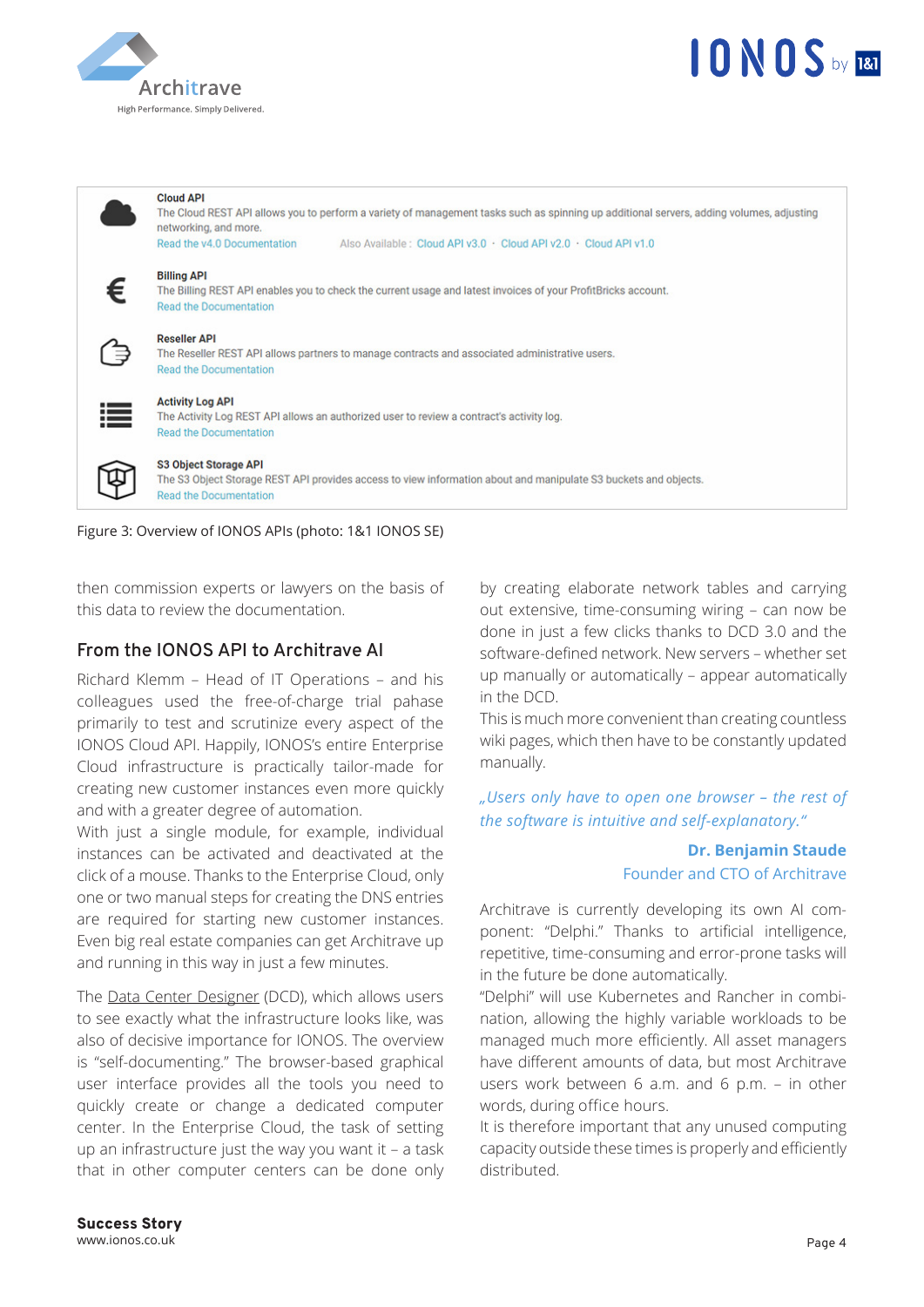





Figure 4: Graphical user interface of the Data Center Designer by IONOS (photo: 1&1 IONOS SE)

*"Thanks to the new Architrave AI component "Delphi," we can manage the complete document management pipeline. Asset managers can save any document and the AI system will recognize what sort of document it is – an excerpt from the land register, a copy of the rental agreement or warranty tests – and extract only the relevant information."*

## **Richard Klemm**

### Head of IT Operations at Architrave

The way in which Rancher manages software containers in conjunction with Kubernetes is incredibly straightforward. While extensive expert knowledge used to be needed for creating and operating a Kubernetes cluster, this can now be done in minutes with the latest Rancher version.

Rancher arranges cloud Kubernetes clusters such that an agile company can deploy them in a highly productive manner.

Based on Kubernetes, Rancher ensures that DevOps teams can test, deploy and manage their applications quickly and easily. System administrators responsible for operations use the tool to launch, manage and ultimately safeguard a Kubernetes environment, regardless of where it is physically operated.

### **Flexible Cloud for Growing Demands**

Architrave is deployed by increasingly bigger customers from the worlds of banking and finance with much more stringent requirements regarding [data protection and data security.](https://www.ionos.com/pro/enterprise-cloud/
) Since the second quarter of 2018, the digital asset management solution Architrave has been running productively and stably on the Enterprise Cloud with around 50 servers. With 137 cores, 171 GB of RAM and more than 12 TB of HDD storage, the IT infrastructure of the Berlin-based company has grown to an impressive size. [The Architrave team](https://www.architrave.de/en/jobs/), headed by founder and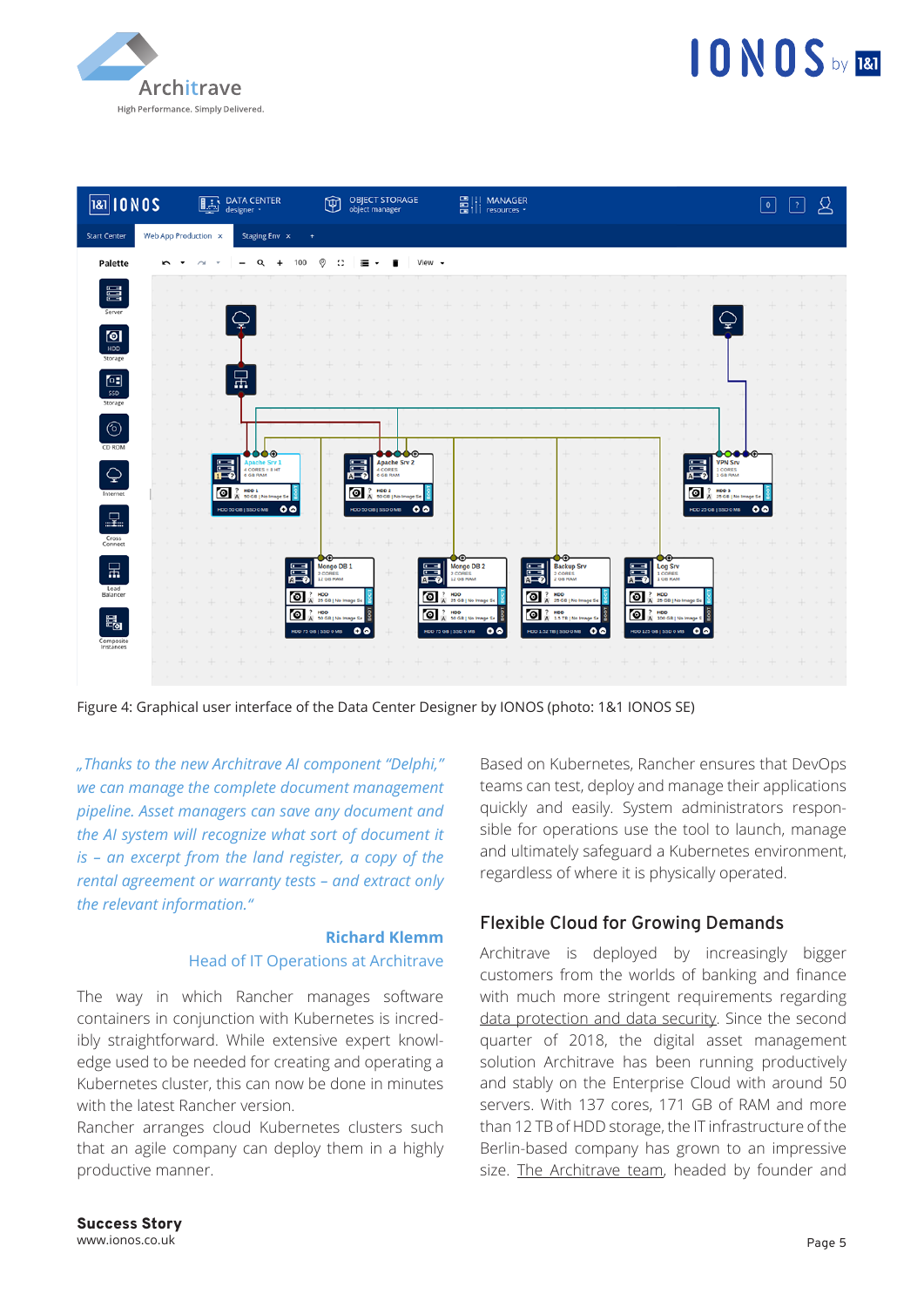



CTO Dr. Benjamin Staude, is also continuing to [grow.](https://www.architrave.de/en/jobs/) IT operations engineers and IT system administrators in particular are in high demand.

Due to the enormous data quantities, bigger customers will in the future be managed with S3 Object [Storage](https://www.ionos.com/pro/object-storage/). The IONOS Object Storage Console (OSC) can be accessed directly from the Data Center Designer. Security is ensured by means of a single sign-on procedure and can be done discreetly with a credential key when objects are accessed via third-party clients or REST API. In short, S3 Object Storage simplifies encrypted, distributed and scalable data storage. Thanks to IONOS, all data is now always protected in full in accordance with German law. And this is the most important requirement regarding state-of-theart digital asset management software for companies in not only the real estate industry, but also the banking and financial sector.

#### **About the Authors**

Dr. Benjamin Staude, founder and CTO: After spending time in academic research and in the fields of mathematics and neurobiology, Staude's current focus is innovative software solutions. Thanks to in-depth analyses and holistic understanding, his scientific and systematic approach has characterized Architrave's strategies and solutions right from the outset.

Richard Klemm, Head of IT Operations: After completing a masters in IT at TU Berlin and working for Archimedes Exhibitions GmbH, Richard Klemm has provided Architrave GmbH with his expert support right from the company's inception – initially as a freelancer and now, for the past three years, as a permanent member of the team. As Head of IT Operations, he is primarily responsible for operations, AI production as well as security and data protection.



#### **Can we help you write your own success story?**

We've already helped countless of other businesses in various industries do just that. Learn how the cloud can help you reach your business goals. If you're interested in unlocking your firm's potential and ensuring that your business remains future-proof, get in touch with us. Our cloud consultants are happy to offer expert advice and will demonstrate how shifting your IT to the IONOS Enterprise Cloud will best equip you to meet the challenges of a digital future.

Call or email us to learn more Tel: +44 333 336 2984 E-Mail: enterprise-cloud@ionos.co.uk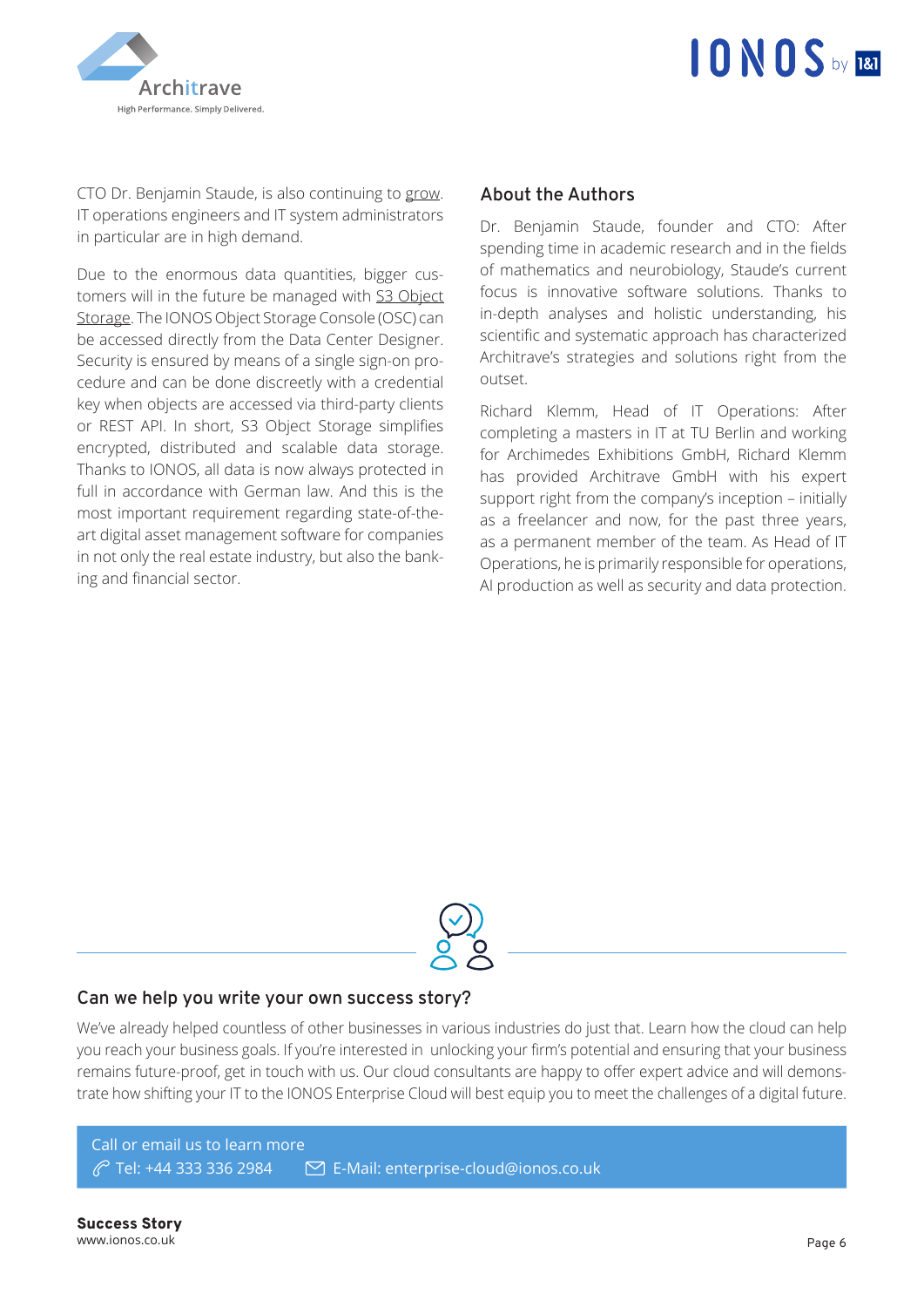

### **About Architrave:**

Architrave was founded in 2012 by Dr. Benjamin Staude and Maurice Grassau. Architrave is the first company to develop a data room designed exclusively for the real estate industry and that offers added value throughout the entire real estate lifecycle. This solution is being continuously enhanced and refined to create an asset management platform that provides all building-relevant data in the form of digital assets.

Architrave employs more than 60 people at its sites in Berlin, Frankfurt am Main and Dresden. Its customers include more than 40 high-caliber asset managers in German-speaking countries. They use the solution to manage more than 3,100 assets worth in excess of €60 billion. Since its foundation, it has recorded triple-figure sales growth every year. As strategic partners, BEOS AG and Union Investment have a minority interest in the company.

Further information: **https://www.architrave.de/en/**

## **About IONOS:**

With more than eight million customer contracts, IONOS is the leading European provider of cloud infrastructure, cloud services and hosting services. From VPS and bare-metal servers through to highend IaaS solutions, IONOS offers medium-sized and large companies all the products they need to build their hybrid or multi-cloud environments and is the only IaaS cloud computing provider in Germany with its own code stack. With more than 90,000 servers, IONOS operates one of the world's largest and highest quality IT infrastructures. In Crisp Research's Cloud Vendor Universe, IONOS has repeatedly been recognized as one of the leading providers of cloud platforms. The Enterprise Cloud by IONOS is the "Cloud – Made in Germany" with a self-developed, data-protection-compliant IaaS platform for companies, system houses/integrators and managed service providers. It is flexibly scalable and offers free 24/7 support by qualified system administrators. During operation, the capacity of all components can be adapted to current requirements thanks to live vertical upscaling.

1&1 IONOS SE was created in 2018 from the merger of 1&1 Internet SE with the Berlin-based IaaS provider ProfitBricks and is part of the listed United Internet AG.

Further information: **https://www.ionos.com/**